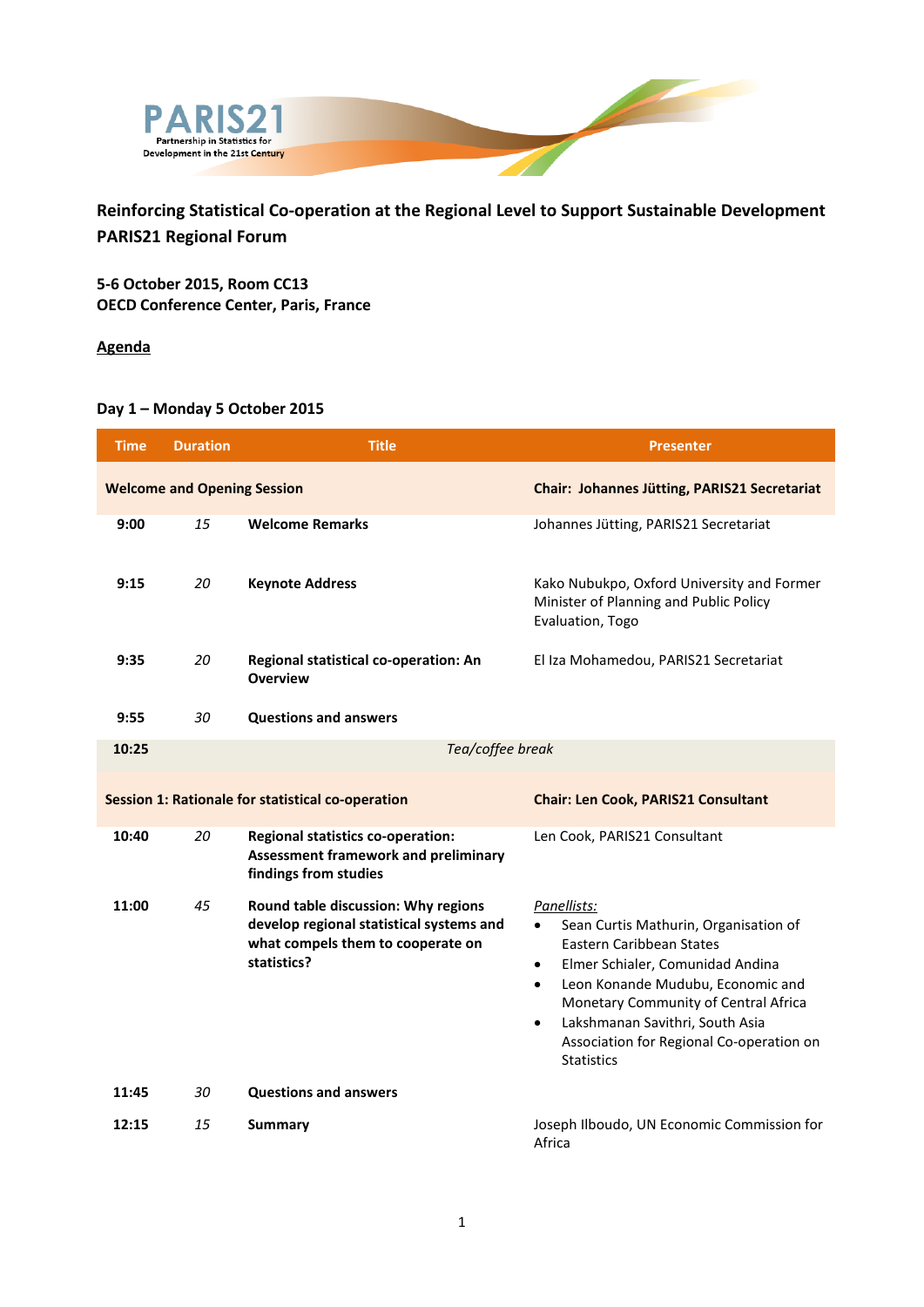| 12:30              |                 | Lunch break<br>(and administrative matters)                                                                               |                                                                                  |  |  |
|--------------------|-----------------|---------------------------------------------------------------------------------------------------------------------------|----------------------------------------------------------------------------------|--|--|
| <b>Time</b>        | <b>Duration</b> | <b>Title</b>                                                                                                              | <b>Presenter</b>                                                                 |  |  |
| operation          |                 | Session 2: South-south learning on regional statistical co-                                                               | <b>Chair: Paul Schreyer, Statistics Directorate,</b><br><b>OECD</b>              |  |  |
| 14:00              | 45              | Presentation on best practices in regional statistical co-operation                                                       |                                                                                  |  |  |
|                    |                 | 1. Key areas of leadership                                                                                                | Paul-Henri Nguema Meye, Afristat                                                 |  |  |
|                    |                 | 2. Capacity building on official statistics: a<br>regional approach                                                       | Margarita Guerrero, UN Statistical Institute<br>for Asia and Pacific (via Webex) |  |  |
|                    |                 | 3. Statistical indicator system to assess<br>integration process                                                          | Bakary Sacko, West Africa Economic<br><b>Monetary Union</b>                      |  |  |
| 14:45              | 15              | <b>Questions and answers</b>                                                                                              |                                                                                  |  |  |
| 15:00              |                 | Tea/Coffee break                                                                                                          |                                                                                  |  |  |
| 15:15              | 45              | Presentation on best practices in regional statistical co-operation (Cont'd)                                              |                                                                                  |  |  |
|                    |                 | 4. Statistical co-operation in SIDS: how<br>distinctive regional characteristics shape<br>the regional statistical system | Gerald Haberkorn, Secretariat of the Pacific<br>Community                        |  |  |
|                    |                 | 5. Harmonization of statistics and shaping<br>wider international agenda                                                  | Nazaria Baharudin, Malaysia/Association for<br>South East Asian Nation           |  |  |
|                    |                 | 6. RSDS and NSDS: Complementary and<br>mutually reinforcing processes                                                     | Fernando Ramirez, Costa Rica/CENTROESTAD-<br><b>SICA</b>                         |  |  |
| 16:00              | 25              | <b>Questions and answers</b>                                                                                              |                                                                                  |  |  |
| 16:25              | 15              | Summary                                                                                                                   | Chair                                                                            |  |  |
| 16:40-<br>17.00    |                 | Group photo                                                                                                               |                                                                                  |  |  |
| $17:00 -$<br>19:00 |                 | <b>Cocktail Reception</b><br>(Marshall Room)                                                                              |                                                                                  |  |  |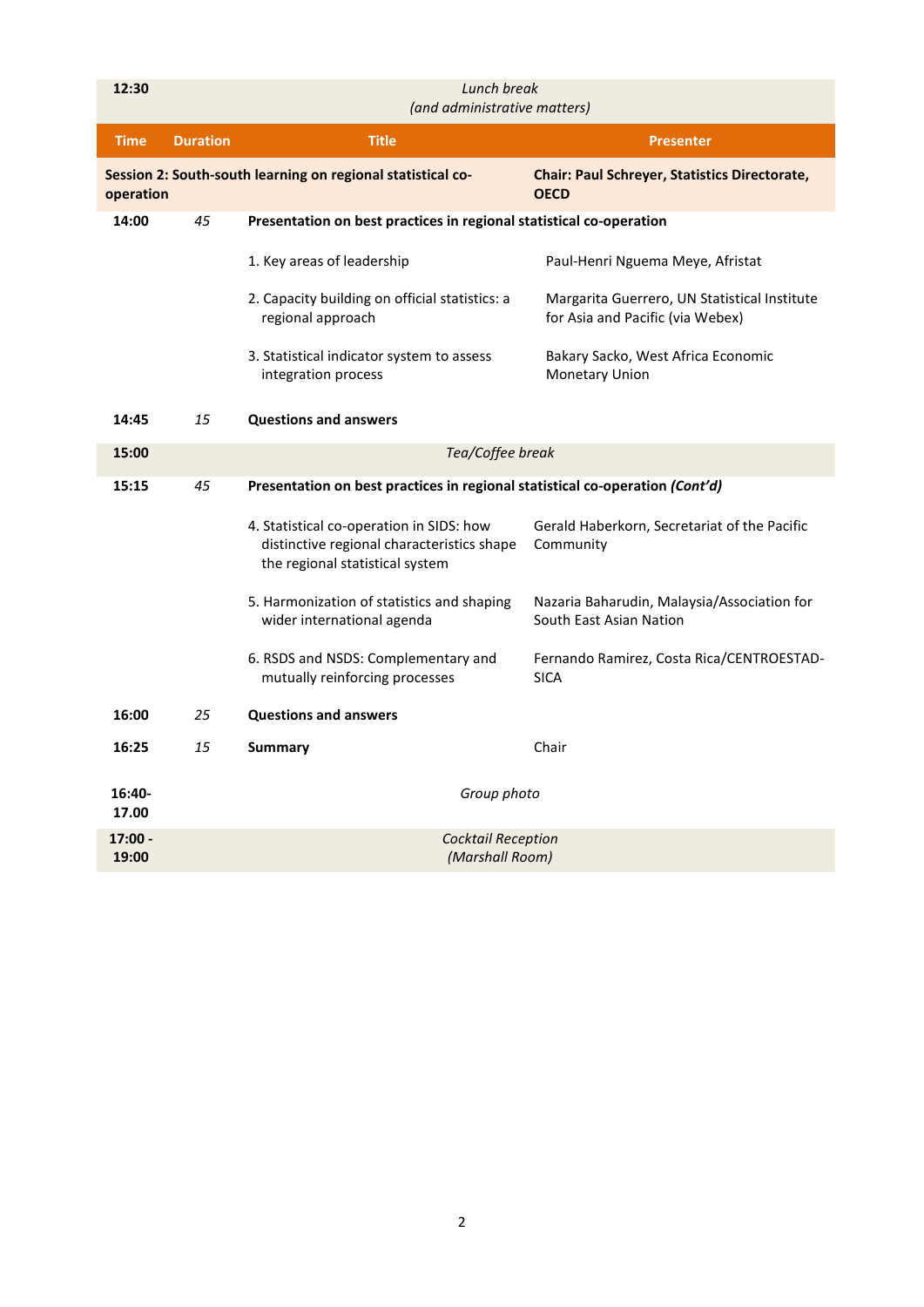## **Day 2 – Tuesday 6 October 2015**

| <b>Time</b> | <b>Duration</b> | <b>Title</b>                                                                                                                                                                                                                                                                                                                                                                                    | <b>Presenter</b>                                                                                                                                                                                                                                                                        |  |
|-------------|-----------------|-------------------------------------------------------------------------------------------------------------------------------------------------------------------------------------------------------------------------------------------------------------------------------------------------------------------------------------------------------------------------------------------------|-----------------------------------------------------------------------------------------------------------------------------------------------------------------------------------------------------------------------------------------------------------------------------------------|--|
|             |                 | <b>Session 3: Statistical Co-operation in Thematic Areas</b>                                                                                                                                                                                                                                                                                                                                    | <b>Chair: Gerald Haberkorn, Secretariat of</b><br>the Pacific Community                                                                                                                                                                                                                 |  |
| 9:00        | 10              | Introduction                                                                                                                                                                                                                                                                                                                                                                                    | Chair                                                                                                                                                                                                                                                                                   |  |
| 9:10        | 45              | <b>Roundtable discussion: Development</b><br>Partners' perspectives on regional<br>statistical co-operation and RSDS                                                                                                                                                                                                                                                                            | Panellists:<br>Leslie O'Donoghue, Australia<br>$\bullet$<br>Delegation to OECD<br>Edward Smithson, UK Department<br>$\bullet$<br>for International Development<br>Yevgeniya Savchenko, World Bank<br>Ceri Thompson, EUROSTAT<br>$\bullet$<br>Fessou Lawson, African<br>Development Bank |  |
| 9:55        | 20              | <b>Questions and answers</b>                                                                                                                                                                                                                                                                                                                                                                    |                                                                                                                                                                                                                                                                                         |  |
| 10:15       |                 | Tea/Coffee break                                                                                                                                                                                                                                                                                                                                                                                |                                                                                                                                                                                                                                                                                         |  |
| 10:30       | 20              | Regional collaboration and the<br>development of statistical processes<br>and frameworks (what, why, how)                                                                                                                                                                                                                                                                                       | Taeke Gjaltema, UN Economic<br><b>Commission for Europe</b>                                                                                                                                                                                                                             |  |
| 10:50       | 60              | <b>Breakout sessions:</b><br>• Group 1 (Room CC13)<br>Role of regional bodies in SDG monitoring<br>Group 2 (Room MB S034)<br>Innovative approaches to regional statistical challenges<br>• Group 3 (Room MB S036)<br>Effective governance structures, monitoring, and regional statistical plans<br>Group 4 (MB S022)<br>٠<br>Evolving relationships between countries and development partners |                                                                                                                                                                                                                                                                                         |  |
| 11:50       | 30              | <b>Reporting back from groups</b>                                                                                                                                                                                                                                                                                                                                                               | <b>Group Rapporteurs</b>                                                                                                                                                                                                                                                                |  |
| 12:20       | 10              | <b>Summary</b>                                                                                                                                                                                                                                                                                                                                                                                  | Lakshmanan Savithri, South Asia<br>Association for Regional Co-operation on<br><b>Statistics</b>                                                                                                                                                                                        |  |
| 12:30       |                 | Lunch break                                                                                                                                                                                                                                                                                                                                                                                     |                                                                                                                                                                                                                                                                                         |  |
|             |                 | <b>Special Lunch Session (Room Roger Ockrent)</b><br>(optional participation, lunch boxes will be served)                                                                                                                                                                                                                                                                                       | <b>Chair: Geoffrey Greenwell, PARIS21</b><br><b>Secretariat</b>                                                                                                                                                                                                                         |  |
| 12:30       | 45              | SDMX data management tool                                                                                                                                                                                                                                                                                                                                                                       | David Barraclough, Statistics Directorate,<br>OECD                                                                                                                                                                                                                                      |  |